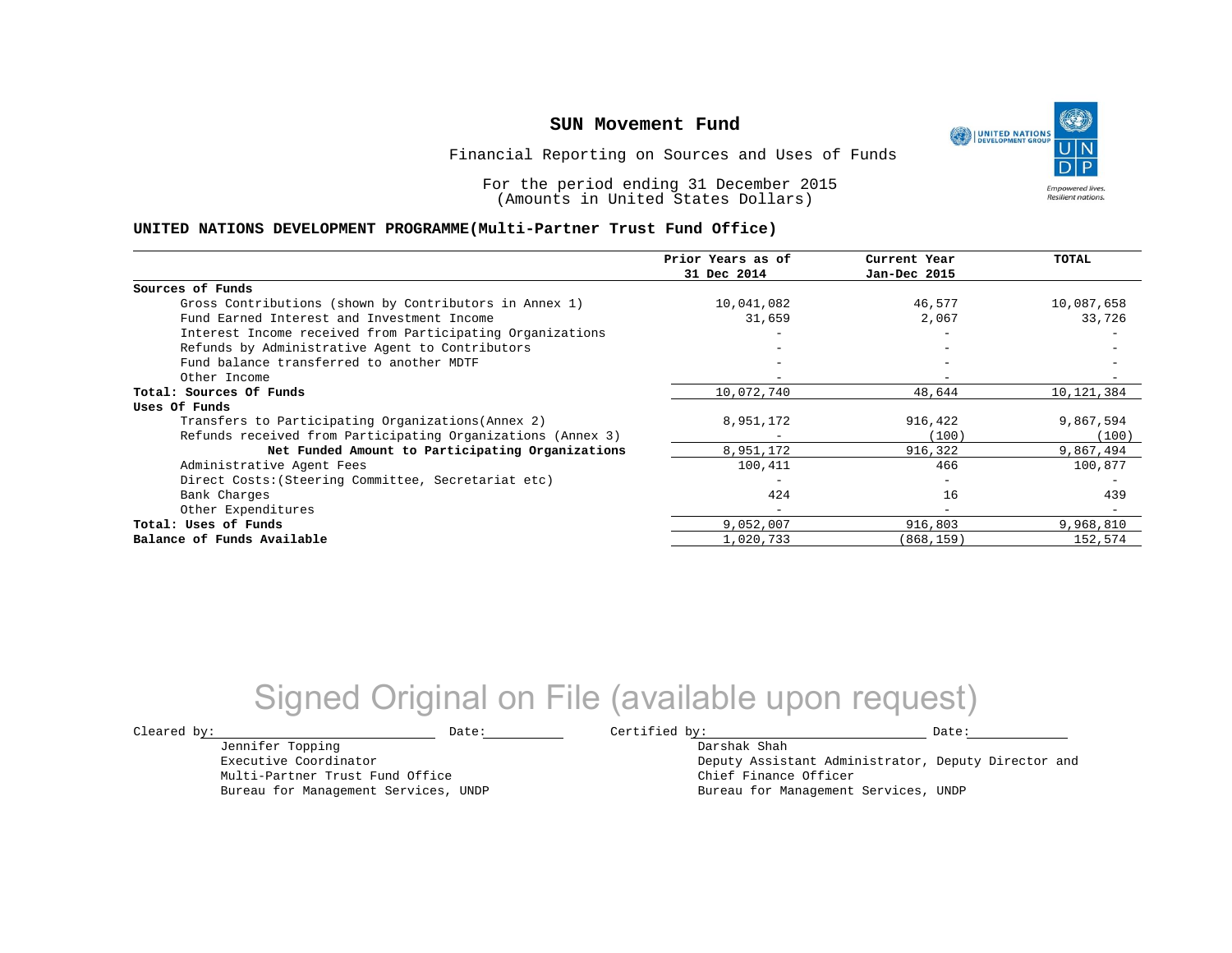

Financial Reporting on Sources and Uses of Funds

For the period ending 31 December 2015 (Amounts in United States Dollars)

### **UNITED NATIONS DEVELOPMENT PROGRAMME(Multi-Partner Trust Fund Office)**

**Annex - 1: Gross Contributions**

|                                | Prior Years as of | Current Year             | TOTAL      |
|--------------------------------|-------------------|--------------------------|------------|
|                                | 31 Dec 2014       | Jan-Dec 2015             |            |
| Contributors                   |                   |                          |            |
| DEPARTMENT FOR INT'L DEVELOPME | 5,813,514         | 46.577                   | 5,860,091  |
| IRISH AID                      | 429,485           | $\overline{\phantom{m}}$ | 429,485    |
| SWISS AGY FOR DEVELOPMENT & CO | 3,798,083         | $\overline{\phantom{0}}$ | 3,798,083  |
| Total: Contributions           | 10,041,082        | 46,577                   | 10,087,658 |

# Signed Original on File (available upon request)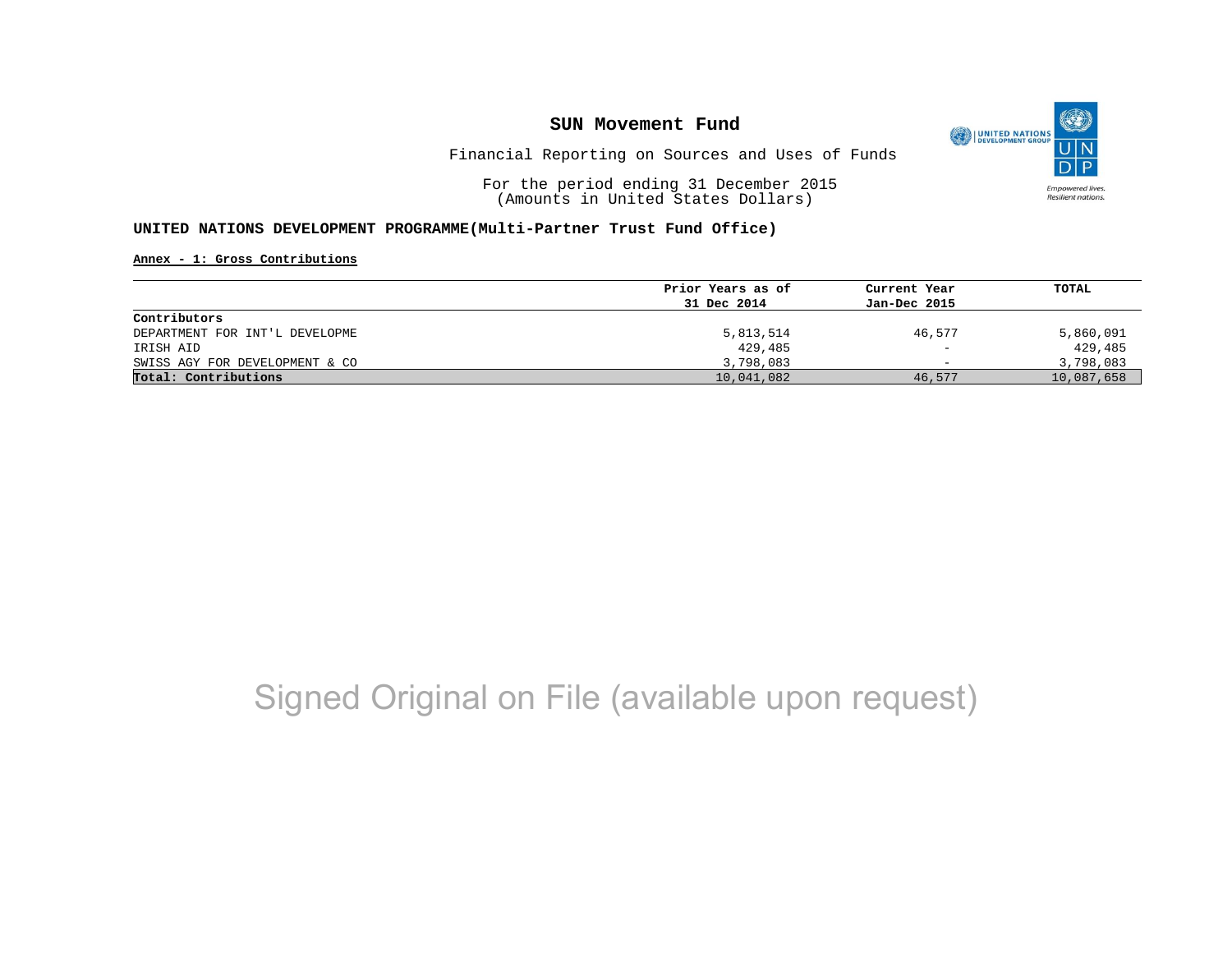

Financial Reporting on Sources and Uses of Funds

For the period ending 31 December 2015 (Amounts in United States Dollars)

#### **UNITED NATIONS DEVELOPMENT PROGRAMME(Multi-Partner Trust Fund Office)**

### **Annex - 2: Transfers to Participating Organizations**

|                                                | Prior Years as of | Current Year             | TOTAL     |
|------------------------------------------------|-------------------|--------------------------|-----------|
|                                                | 31 Dec 2014       | Jan-Dec 2015             |           |
| UNICEF                                         | 1,123,600         | 532,943                  | 1,656,543 |
| UNOPS                                          | 2,050,200         | 383,479                  | 2,433,679 |
| WFP                                            | 4,728,772         | $\overline{\phantom{a}}$ | 4,728,772 |
| <b>WHO</b>                                     | 1,048,600         | $\qquad \qquad -$        | 1,048,600 |
| Total Transfers to Participating Organizations | 8,951,172         | 916,422                  | 9,867,594 |

# Signed Original on File (available upon request)